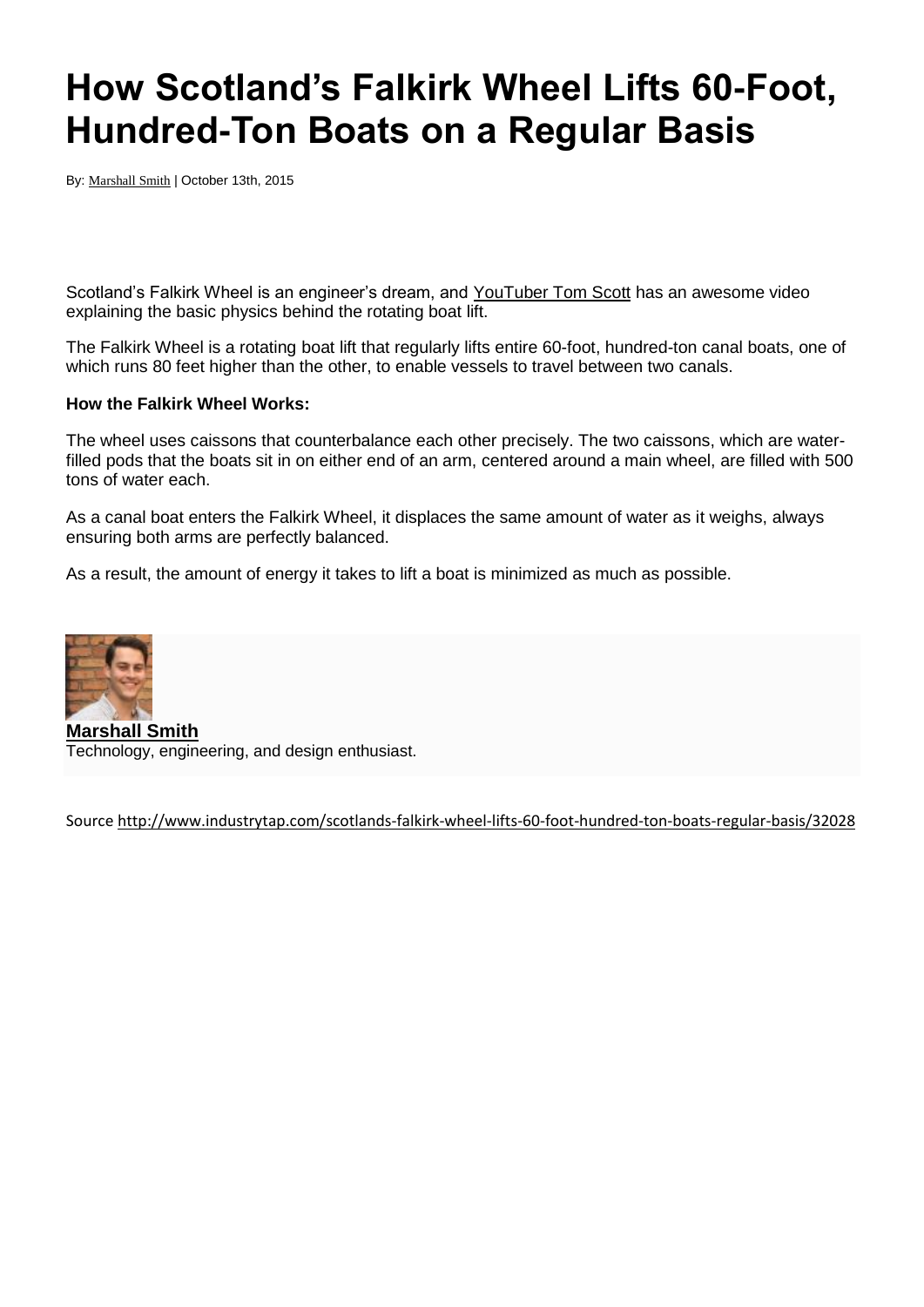## **The Falkirk Wheel, Uniquely Scottish**

By: [Jeremy Helms](http://www.industrytap.com/author/jeremy-helms) | February 13th, 2013

Scotland is a land that has been linked to a mystical past. Druids, Nessie and men in skirts – you never know what they'll do next. Scotland also gave us Sean Connery, the best James Bond according to my unabashed mother.

A bit more functional than spies or legends, Scotland has also constructed a unique massive spinning wheel that grabs boats from one river and plops them down safely into another, 25 meters below. This is not fantasy. This is *Scotland*.

Based on Archimedes' principle, floating objects displace their own weight in water, so the caissons always weigh the same! Always remember the classics. By this method, the wheel is always balanced, allowing the most mind-blowing statistic about this wonder to exist—the Falkirk Wheel uses only 30.2 horsepower to rotate! In just over five minutes the wheel makes a half rotation, moving 600 tons to its new canal, using a measly 1.5 kW/h. The same amount of power used to boil eight kettles.



*The Falkirk Wheel*



*Upper Level of the Falkirk Wheel*

The rotating boat lift is used to connect the Forth and Clyde Canals near the town of Falkirk. It opened in 2002, carrying boats from one canal to the other over a vertical difference of 24 meters.

The unique and innovative Falkirk Wheel—the only one of its kind in the world—is regarded as a landmark in engineering attributed to the Scottish**.**





*Lower Level of the Falkirk Wheel*

Source :<http://www.industrytap.com/the-falkirk-wheel-uniquely-scottish/1330>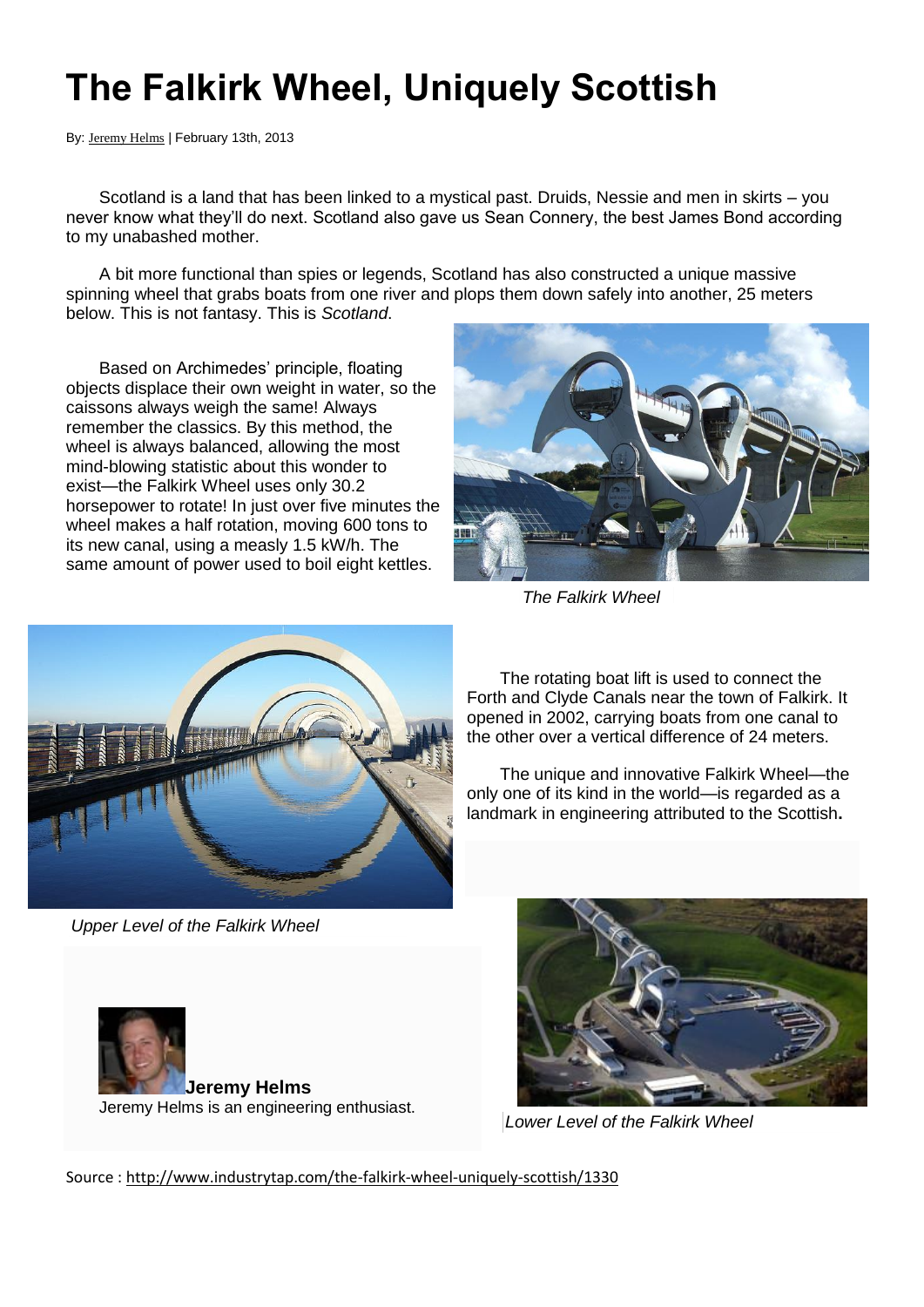1°) Find on the net an expression of Archimede's principle and illustrate it with a sketch.

2°) Explain in which way it is very cleverly useful for the Falkirk wheel *Illustrate first your explanation by completing and labelling the sketch below.*